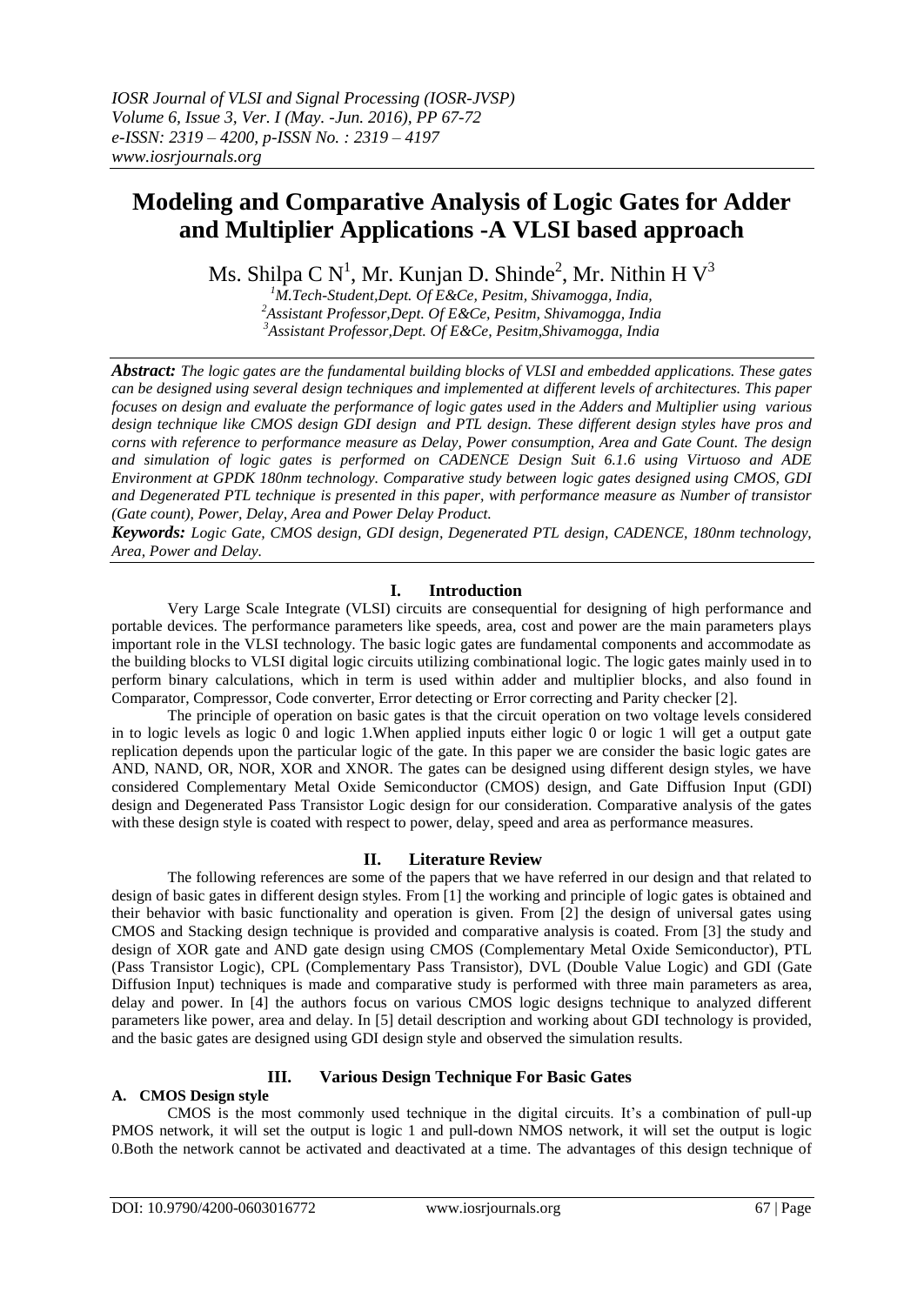logic gates output level is not degraded (Full swing output), increase the operation speed (Delay reduced) and more power, area consumption because number of transistor require designing a gate.

#### **B. GDI Design Style**

Gate Diffusion Input is same as the CMOS inverter, it has smaller area than the CMOS design and implemented in complex logic function. Construction this design style using three inputs, they are C (common input to both PMOS and NMOS), F1 (source or drain input of PMOS), F2 (source or drain input of NMOS). The supplied inputs or can of P and G can be Vdd or can be grounded or can be input signal depending on the circuit to be designed by using logic levels of the input and output. The advantages of this design technique are used less number of transistor compare to CMOS design technique and high performance (reduced the delay). Main drawback is output voltage level is degraded (reduced voltage swing) and power consumption high.

#### **C. Degenerated PTL Design Style**

Degenerated Pass Transistor Logic is family of Pass Transistor Logic (PTL).This is one of the design style used to overcome the PTL design technique and reduce the degraded output voltage level. Design of basic logic gates using this technique reduced the threshold loss problem, reduced the delay (minimum number of transistor used), lesser power dissipations and smaller area.



Figure 1: Functional diagram of (a) CMOS, (b) GDI and (c) Degenerated PTL.

#### **IV. Results And Discussion**

The design and functional verification of all the basic gates is performed on the CADENCE Design Suite 6.1.6 using Virtuoso and ADE environment at GPDK 180nm technology, the functional verification is performed by providing a Vpulse from analog library and the time duration such that it covers all the combination for the test inputs so that the output can be verified.



#### **A. Simulation Result**

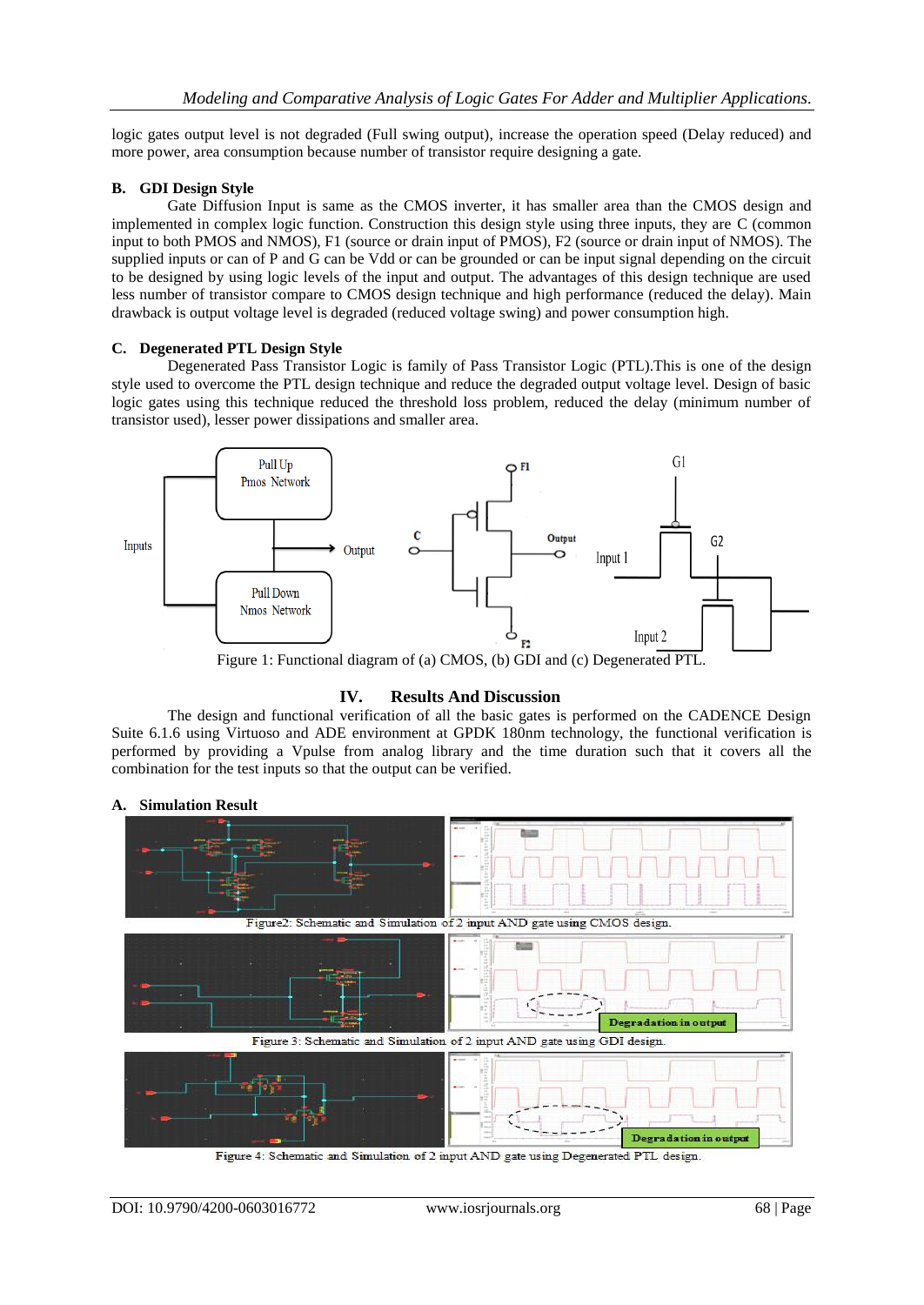

Figure 10: Schematic and Simulation of 2 input OR gate using Degenerated PTL design.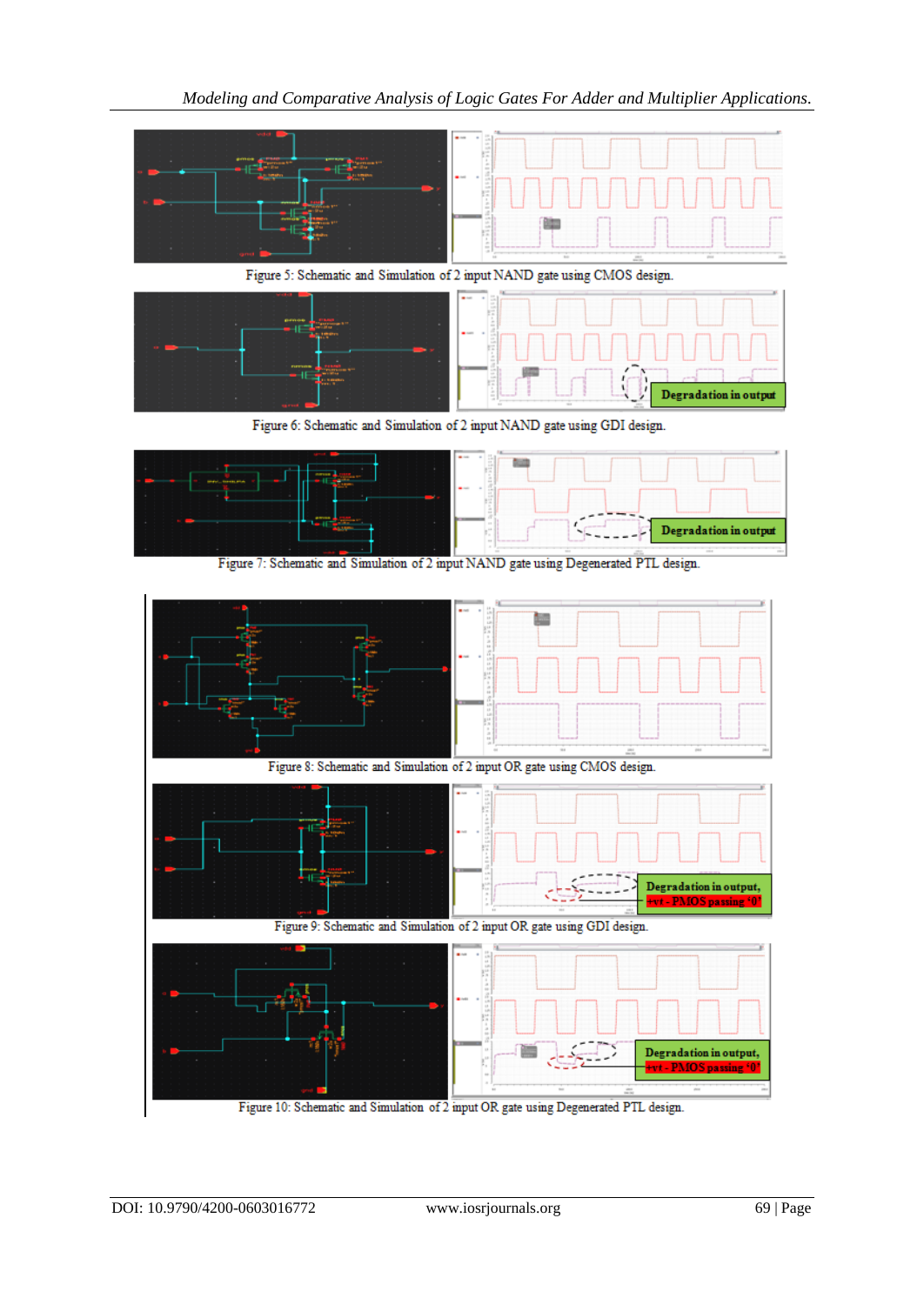

Figure 15: Schematic and Simulation of 2 input XOR gate using GDI design.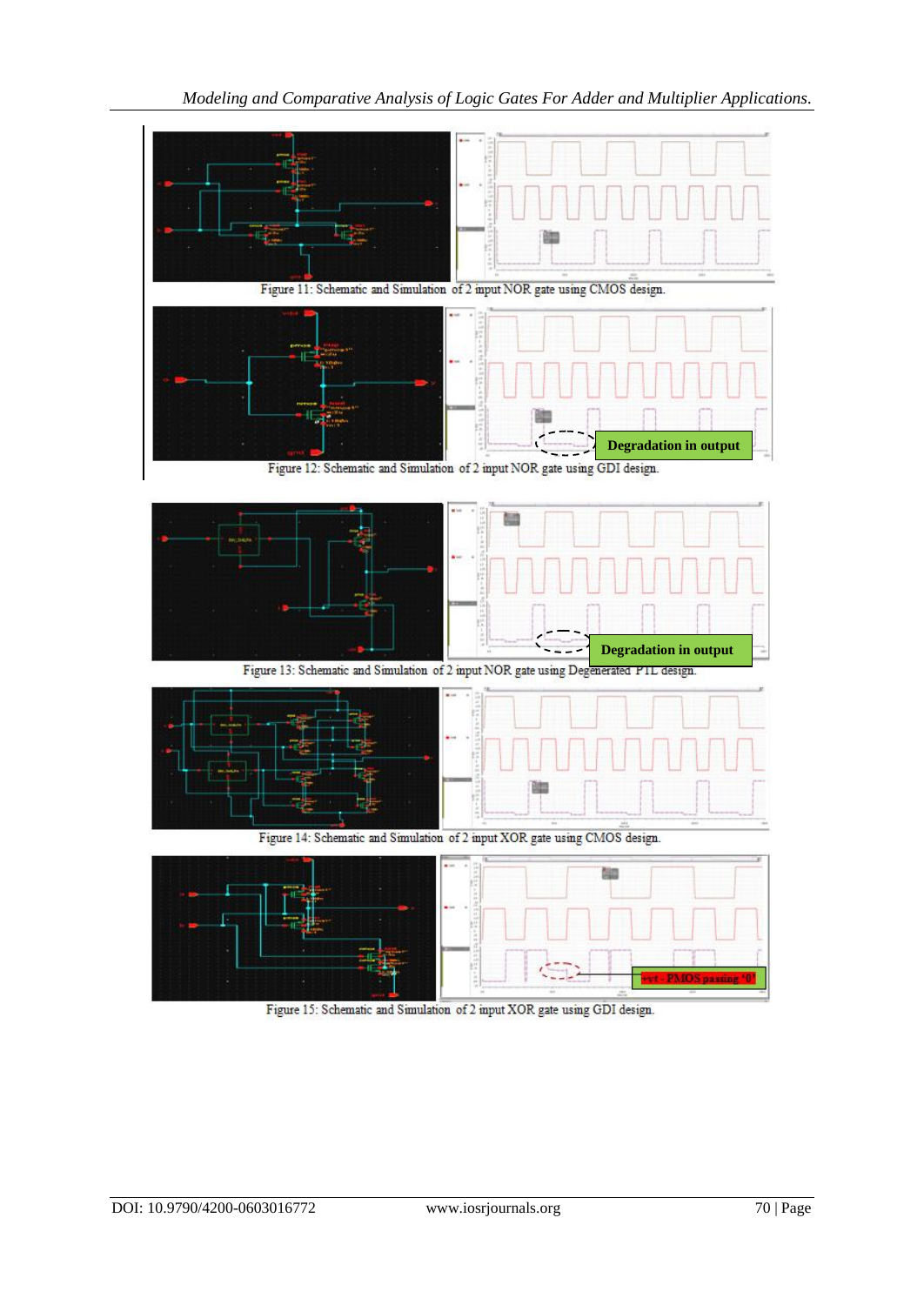

Figure 19: Schematic and Simulation of 2 input XNOR gate using Degenerated PTL design

# **B. Comparative Analysis**

The logic gates considered and designed in this paper are with different design technique like CMOS, GDI and DPTL, the prime concern in the design is to get better output voltage with minimum number of transistor count, less delay and low power consumption, hence the performance measure are number of gate/transistor count, delay and power. The comparative result are shown in tabulation

| <b>Table 1:</b> Comparative analysis of logic gates with reference to <b>Delay</b> |           |          |             |            |                     |             |  |  |  |
|------------------------------------------------------------------------------------|-----------|----------|-------------|------------|---------------------|-------------|--|--|--|
| Design style/logic gate                                                            | AND       | OR       | <b>NAND</b> | <b>NOR</b> | <b>XOR</b>          | <b>XNOR</b> |  |  |  |
| <b>CMOS</b>                                                                        | $11.2E-9$ | 46.26E-9 | 75.95E-12   | 85.81E-12  | 35.00E-9            | 11.03E-9    |  |  |  |
| GDI                                                                                | 16.02E-9  | 46.06E-9 | 72.82E-12   | 74.48E-12  | 30.0 <sub>E-9</sub> | 16.07E-9    |  |  |  |
| DPTL                                                                               | 16.02E-9  | 46.06E-9 | 72.82E-12   | 74.48E-12  | 29.95E-9            | 16.01E-9    |  |  |  |

**Table 1:** Comparative analysis of logic gates with reference to **Delay**

|  |  |  | Table 2: Comparative analysis of logic gates with reference to No of Transistor Count (Gate Count) |  |  |  |
|--|--|--|----------------------------------------------------------------------------------------------------|--|--|--|
|  |  |  |                                                                                                    |  |  |  |

| Design style/logic gate | AND | OR | NAND | NOR | XOR | <b>XNOR</b> |
|-------------------------|-----|----|------|-----|-----|-------------|
| CMOS                    | 06  | 06 | 04   | 04  |     | 14          |
| GDI                     |     | 74 |      | -02 |     |             |
| ודפרו                   | u   | JZ | 04   | 04  | UJ  |             |